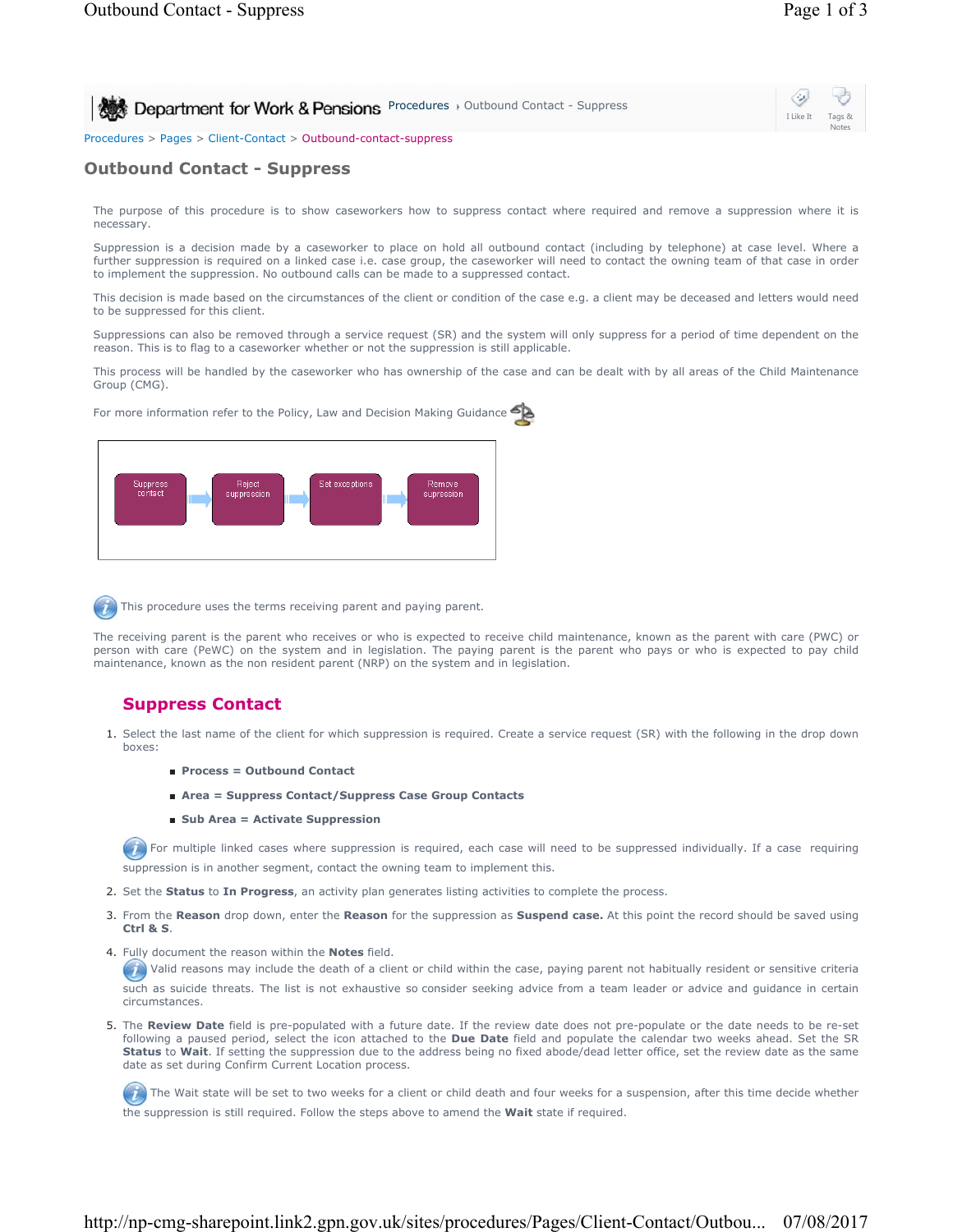- Set the **Status** to **In Progress** and update the **Resolution Code** to **Suppression Active.** At this point the record should be saved 6. using **Ctrl & S.**
- Close and complete the SR. Suppression can take up to 24 hours to become fully active, cancel any letters generated in this period to 7. ensure they're not issued by the system.

#### **Reject Suppression**

- Reject the suppression within the SR if no valid reason is given. You will be able to do this by updating the **Resolution Code** 8. to **Suppression Rejected**.
- 9. Record the reason for rejection in the **Notes** field.

### **Set Exceptions**

10. Exceptions can be set on cases where you need to contact the client where suppression is in place. To do this go to **Contact** and then select the **Suppressed Notification** tab, set the **outbound contact activity outcome** to **Suppressed – Exceptional** this will allow an outbound contact whilst the suppression still remains in place.

#### **Remove/Amend Suppression**

- 11. Review suppression reason in the original SR and create a new SR using:
	- **Process =Outbound Contact**
	- **Area = Suppress Contact**
	- Sub Area = Review Suppression
- 12. Update the Status of the SR to In Progress. Select the active suppression to remove from the Suppression Information MVG button. You will then have the option to select one of the following as the **Sub Status**:
	- Close Current Suppression Plan When the reason for that suppression is no longer valid but there are other active suppressions (for other reasons) for the contact. This closes off the activity for the suppression being reviewed, but leaves the contact suppressed as other suppressions still apply
	- **Extend Current Suppression Plan** When the reason for the suppression is ongoing. This pushes back the review date
	- Remove Suppression Plan When the reason for the suppression is no longer valid (and it's the last/only reason for suppression)

 $\Box$  If removing all suppressions where there is more than one in place, close the current suppression first before removing the final suppression.

- 13. Update the **Notes** field with details of your decision.
- 14. Issue CMSL5510 to the client to notify that the suppression has been removed. An option to **cancel** the letter is available.
- 15. Issue any further letters that have been generated during the suppression that the client may require. Select the **Contact** screen and go to the **Suppressed Notifications** tab and decide on each suppressed letter whether the letter still needs to be issued. Change the **Outcome** of the letters to be issued to **Suppressed - Released** and the **Outcome** of the letters to be cancelled to **Suppressed - Not Required**. Select **Release Suppression** for the suppression to be removed. Once the outcome of each letter has been set, select **Suppression Not Required**.
- 16. Update the **resolution code** to match the selected sub status, e.g. sub status is Close Current Suppression Plan, the resolution code will be **Close Current Suppression Plan**. Save the record using **Ctrl & S**.
- 17. Once the suppression has been removed update the Status of the SR to **Closed** and the Sub Status to **Complete**.

CMSL5510 Important information about your child maintenance case

Letter to the receiving parent or the paying parent sent following removal of suppression to advise all suppressed communications will now be posted.

Under the sub heading 'Important information about your child maintenance case' complete the freetext area explaining the reason for the suppression

Death - Paying parent Death - Receiving parent Death - QC Death - ROC When will a caseworker suppress outbound contact?

Death of a client, a revision until corrective action has been taken or anytime a case has been identified as having an error.